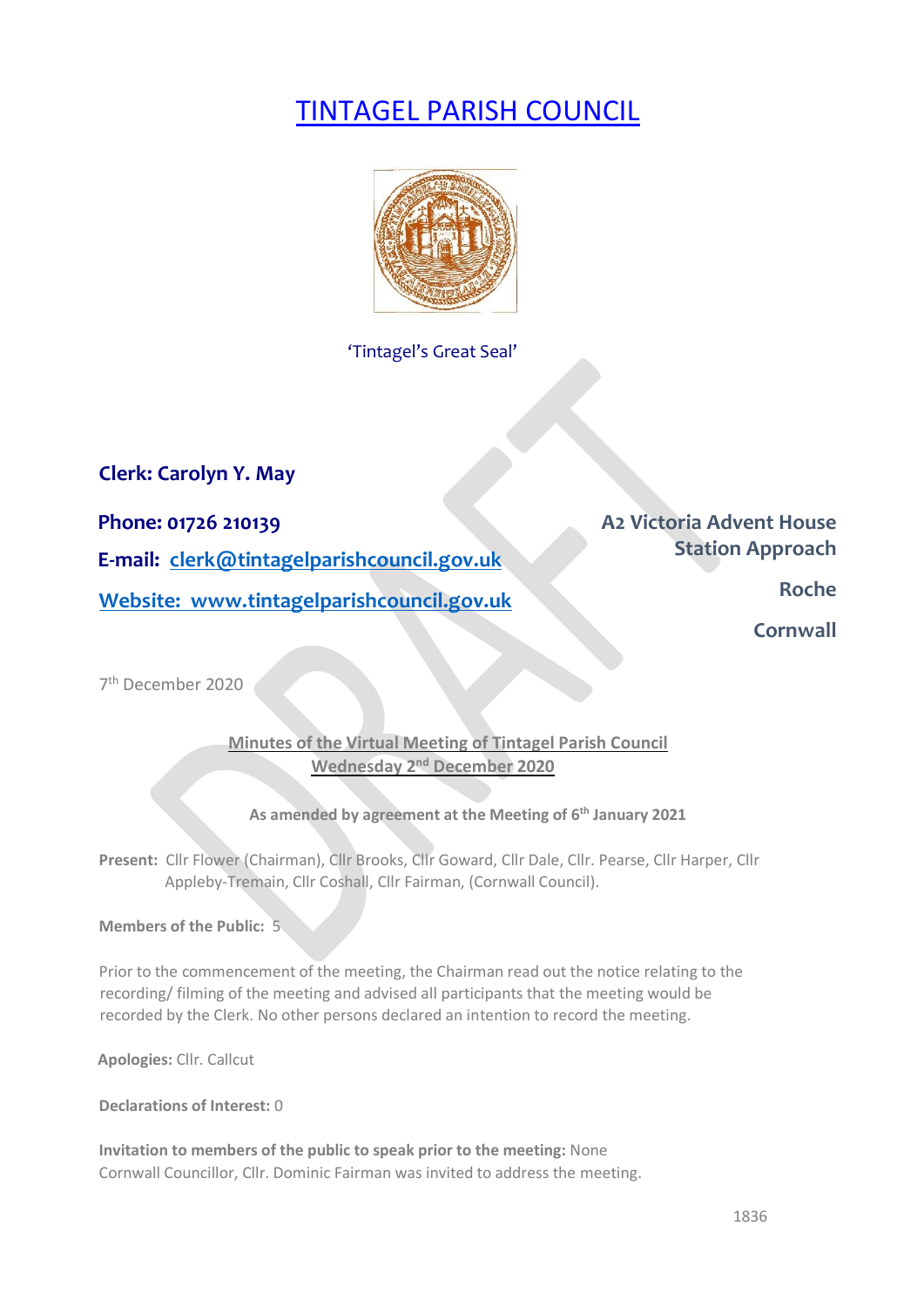#### **AGENDA**

#### **MINUTES**

#### **Minute 57 – 2020/21**

The Minutes from the Parish Council Meeting, held on the  $4<sup>th</sup>$  November 2020 were considered by Members, on a page-by-page basis. No issues were raised in relation to the same.

It was **proposed** by Cllr. Goward **seconded** by Cllr. Coshall and RESOLVED that the minutes be signed as a true record of the meeting. Six in favour. Unanimous. **Carried**.

#### **CORNWALL COUNCIL REPRESENTATIVE**

Cllr Mould had been unable to attend the Parish Council meeting, due to unforeseen circumstances.

Members asked if Cllr Fairman had any matters to raise.

Cllr Fairman spoke briefly about the Community Hub Proposal stating that he felt that it was a bold an innovative means of repurposing a building, which was originally designed as a visitor centre, for the benefit of local residents.

#### **VICE CHAIRMAN's REPORT**

Cllr Brooks commenced by alluding to the heavy meeting agenda, adding that he would address several matters briefly.

- **Food Larder Support -** Cllr Brooks stated that he was heartened at the positive response of Members in relation to a request for assistance from the Tintagel Food Larder Group. He added that the Food Larder programme was a worthwhile cause, which deserved support.
- **Tintagel Social Hall -** Cllr Brooks stated that he had received a substantial amount of correspondence from the Social Hall Committee and anticipated that this would continue in the short term.
- **Planning** It was noted that a substantial amount of planning matters seemed to be received on the day of the meeting. It was **agreed** that where such applications were received and Members were of the opinion that there was too little time to properly consider the same at the meeting, Members should contact Cllr Goward, who would make the decision whether to delay consideration and response in respect of the applications.
- **Community Hub**
- **Member Responses to email correspondence**
- **Christmas Lights** Cllr Brooks commented on the lovely display of Christmas lights that the committee had arranged for the village. He congratulated Cllr Coshall and all of the Committee members for their hard work.

**At 7. 25 pm, Cllrs Coshall and Appleby-Tremain left the meeting, due to internet connection difficulties.**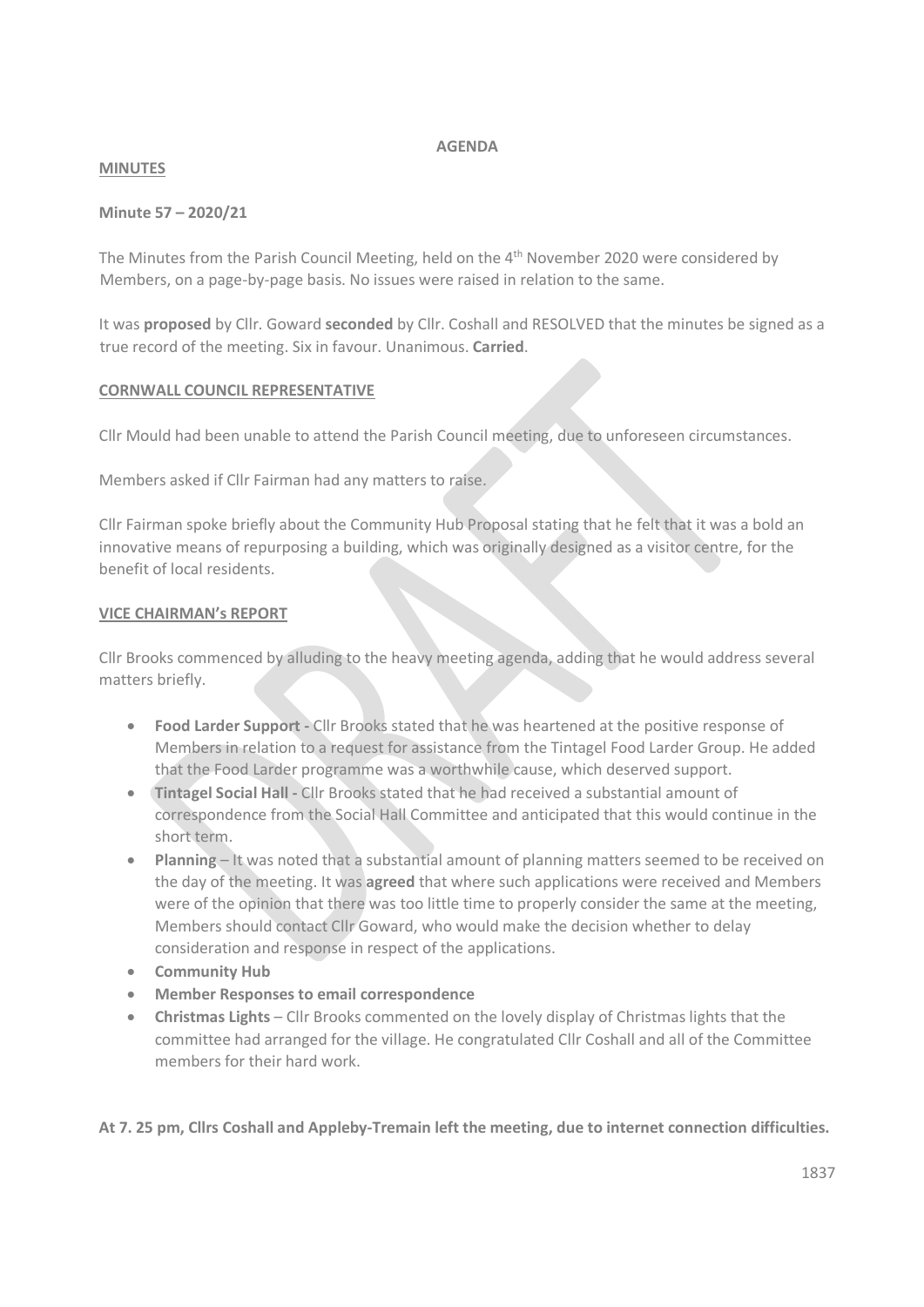#### **PLANNING MATTERS**

| <b>Reference</b>               | PA20/07365                                                                                        |
|--------------------------------|---------------------------------------------------------------------------------------------------|
| <b>Address</b>                 | Land North Of Wishford Cottage Treligga Downs Road, Delabole<br><b>Cornwall PL33 9DL</b>          |
| Proposal                       | <b>Supplementary Conditions</b>                                                                   |
| <b>Status</b>                  | <b>Awaiting Decision</b>                                                                          |
| <b>Parish Council Decision</b> | Following discussions, it was agreed that the Parish Council would not<br>comment on this matter. |

#### **Minute 58 – 2020/21**

| <b>Reference</b>               | PA20/09593                                                                                                                                                                                                                                                                                                                                                                                            |
|--------------------------------|-------------------------------------------------------------------------------------------------------------------------------------------------------------------------------------------------------------------------------------------------------------------------------------------------------------------------------------------------------------------------------------------------------|
| <b>Address</b>                 | Westdown Lane, from Rock House to Westdown, Treknow PL34 0EN                                                                                                                                                                                                                                                                                                                                          |
| Proposal                       | Single storey residential extension                                                                                                                                                                                                                                                                                                                                                                   |
| <b>Status</b>                  | <b>Awaiting Decision</b>                                                                                                                                                                                                                                                                                                                                                                              |
| <b>Parish Council Decision</b> | Following discussions, it was proposed by Cllr Goward, seconded by<br>Cllr Brooks and RESOLVED that the Parish Council would object to the<br>application, on the following grounds:<br>The proposed development is not in keeping with the area,<br>which is an ANOB;<br>The proposed development is not in keeping with other<br>$\bullet$<br>properties in the area.<br><b>Unanimous. Carried.</b> |

## **Minute 59 – 2020/21**

| Reference                      | PA20/07169                                                                                                                                                                                                                                                                                                                                                                          |
|--------------------------------|-------------------------------------------------------------------------------------------------------------------------------------------------------------------------------------------------------------------------------------------------------------------------------------------------------------------------------------------------------------------------------------|
| <b>Address</b>                 | Land North of Pendragon House, Trevillick, Tintagel PL34 0DN                                                                                                                                                                                                                                                                                                                        |
| Proposal                       | Erection of a two-bedroom, single storey, residential eco home                                                                                                                                                                                                                                                                                                                      |
| <b>Parish Council Decision</b> | It was it was proposed by Cllr Goward, seconded by Cllr Flower and<br>RESOLVED that the Parish Council would strongly object to the<br>application, on the following grounds:<br>The proposed development is not in keeping with the area,<br>which is an ANOB;<br>The proposed development does not qualify as either 'infill' or<br>'rounding-off'.<br><b>Unanimous. Carried.</b> |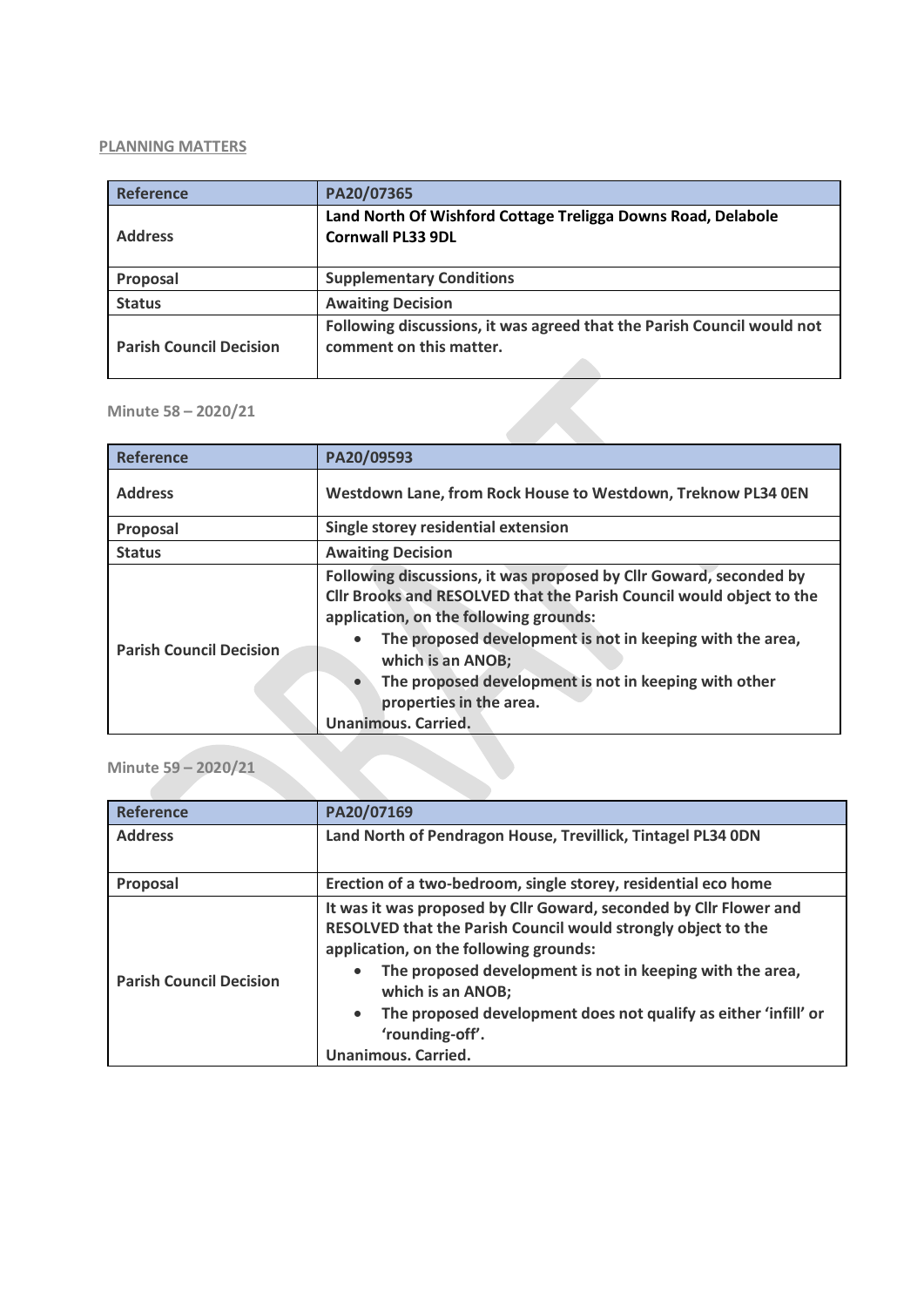#### **Minute 60 – 2020/21**

| Address<br>Proposal                                   | Land at Climo's Yard, Tregatta                                                                                                                                                                                                                                                                                                                                              |
|-------------------------------------------------------|-----------------------------------------------------------------------------------------------------------------------------------------------------------------------------------------------------------------------------------------------------------------------------------------------------------------------------------------------------------------------------|
|                                                       |                                                                                                                                                                                                                                                                                                                                                                             |
|                                                       |                                                                                                                                                                                                                                                                                                                                                                             |
|                                                       | Outline application for the erection of two dwellings - all matters                                                                                                                                                                                                                                                                                                         |
|                                                       | reserved other than access                                                                                                                                                                                                                                                                                                                                                  |
| <b>Parish Council Decision</b><br>Unanimous. Carried. | It was proposed by Cllr Brooks, seconded by Cllr Goward and RESOLVED<br>that the Parish Council would object to this application on the following<br>grounds:<br>The proposal does not amount to 'infill' or 'rounding off' of the<br>area;<br>The proposal amounts to an over-development of the area and;<br>$\bullet$<br>The area is designated as an ANOB.<br>$\bullet$ |

## **Minute 61 – 2020/21**

| Reference                      | PA20/10261                                                               |
|--------------------------------|--------------------------------------------------------------------------|
| Address                        | Bramble Nook, Back Lane, Bossiney PL34 0AU                               |
| Proposal                       | Non-material amendment to decision PA20/10261 - to alter the pitch of    |
|                                | extension roof                                                           |
|                                | It was proposed by Cllr Goward, seconded by Cllr Brooks and RESOLVED     |
| <b>Parish Council Decision</b> | that the Parish Council would not object to this application. Unanimous. |
|                                | Carried.                                                                 |
|                                |                                                                          |
| Minute 62 - 2020/21            |                                                                          |

## **Minute 62 – 2020/21**

| Reference               | PA20/10548                                                                                                                                                                        |
|-------------------------|-----------------------------------------------------------------------------------------------------------------------------------------------------------------------------------|
| Address                 | 7 Atlantic Way, Tintagel PL34 ODF                                                                                                                                                 |
| Proposal                | Single storey side extension.                                                                                                                                                     |
| Parish Council Decision | It was proposed by Cllr Goward, seconded by Cllr Brooks and RESOLVED<br>that the Parish Council would not object to this application. One<br>objection, seven in favour. Carried. |

## **Minute 63 – 2020/21**

| Reference               | PA20/08945                                                                                                                                                                                                                                                                                                                                            |
|-------------------------|-------------------------------------------------------------------------------------------------------------------------------------------------------------------------------------------------------------------------------------------------------------------------------------------------------------------------------------------------------|
| Address                 | Bryn Ivor, Bossiney Road, Tintagel                                                                                                                                                                                                                                                                                                                    |
| Proposal                | Demolition of extensions and construction of extensions to form additional<br>living accommodation and self-contained maisonette as separate dwelling.                                                                                                                                                                                                |
| Parish Council Decision | It was proposed by Cllr Brooks, seconded by Cllr Goward and RESOLVED<br>that the Parish Council would object to this application on the following<br>grounds:<br>The proposed development represents an over-development of<br>$\bullet$<br>the area and;<br>The proposed design is not in keeping with the area.<br>$\bullet$<br>Unanimous. Carried. |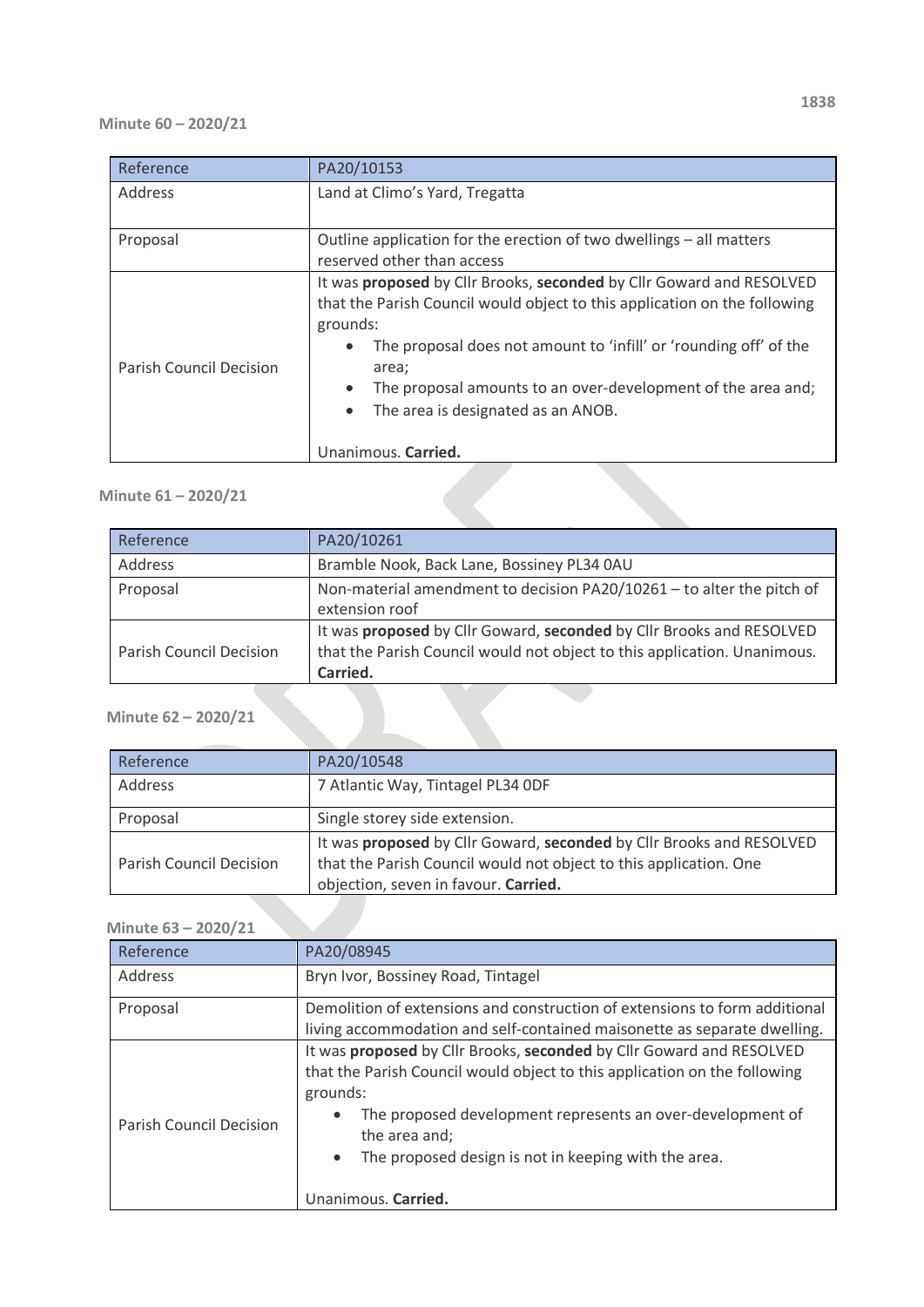#### **At 19:41 Cllrs Coshall and Appleby-Tremain returned to the meeting.**

#### **PLANNING DECISIONS – Noted**

#### **ACCOUNTS PAYABLE**

**Accounts Payable – Appendix D (as published) plus additional Invoices, received after the publication of the Agenda.**

#### **Minute 63– 2020/21**

Members considered the schedule of payments to be made. It was proposed by Cllr Goward, seconded by Cllr Brooks and RESOLVED that the schedule of accounts, at Appendix D, plus additional invoices, would be accepted. Unanimous. **Carried.**

The Clerk advised the Meeting that two payments, relating to LMP had been received (£3,712.00)

#### **EXTERNAL AUDIT**

The Clerk advised the meeting that the External Auditors interim report had been posted on the Parish Council's website.

The Clerk has been in discussions with the External Auditor, in relation to correspondence received, in which allegations were made relating to the AGAR submission.

The Clerk was informed that the complainant did not qualify under Financial Regulations as an 'Interested Person', and that person had allegedly been appropriately advised of the fact.

The Clerk has provided a plethora of information to the External Auditor, in order to assist them with the consideration of allegations made. Cllr Brooks emphasised that the PC did not have to comply with the request but chose to do so, in order to co-operate and move the PC forward.

Cllr Goward requested to know who was going to be held responsible for the additional costs incurred as a result of the conduct undertaken by the individual concerned. The Clerk suggested that the Parish Council through, their solicitors, would seek to recover the costs. Cllr Brooks stated that he would support recovery of the monies, as the monies belonged to the public and the individual concerned is merely, deliberately, wasting the same.

#### **Minute 64 – 2020/21**

In light of further vexatious correspondence from the aforementioned individual, which contained erroneous assertions:

It was **proposed** by Cllr Flower, **seconded** by Cllr Goward and RESOLVED that no further correspondence would be entered into with the individual responsible. Unanimous. **Carried.**

#### **COMMUNITY HUB PROPOSAL**

Cllr Tremain read out a statement, in which she articulated her displeasure at the publication of the 'discussion document', relating to the Community Hub proposal. The Councillor stated that the Clerk

**1839**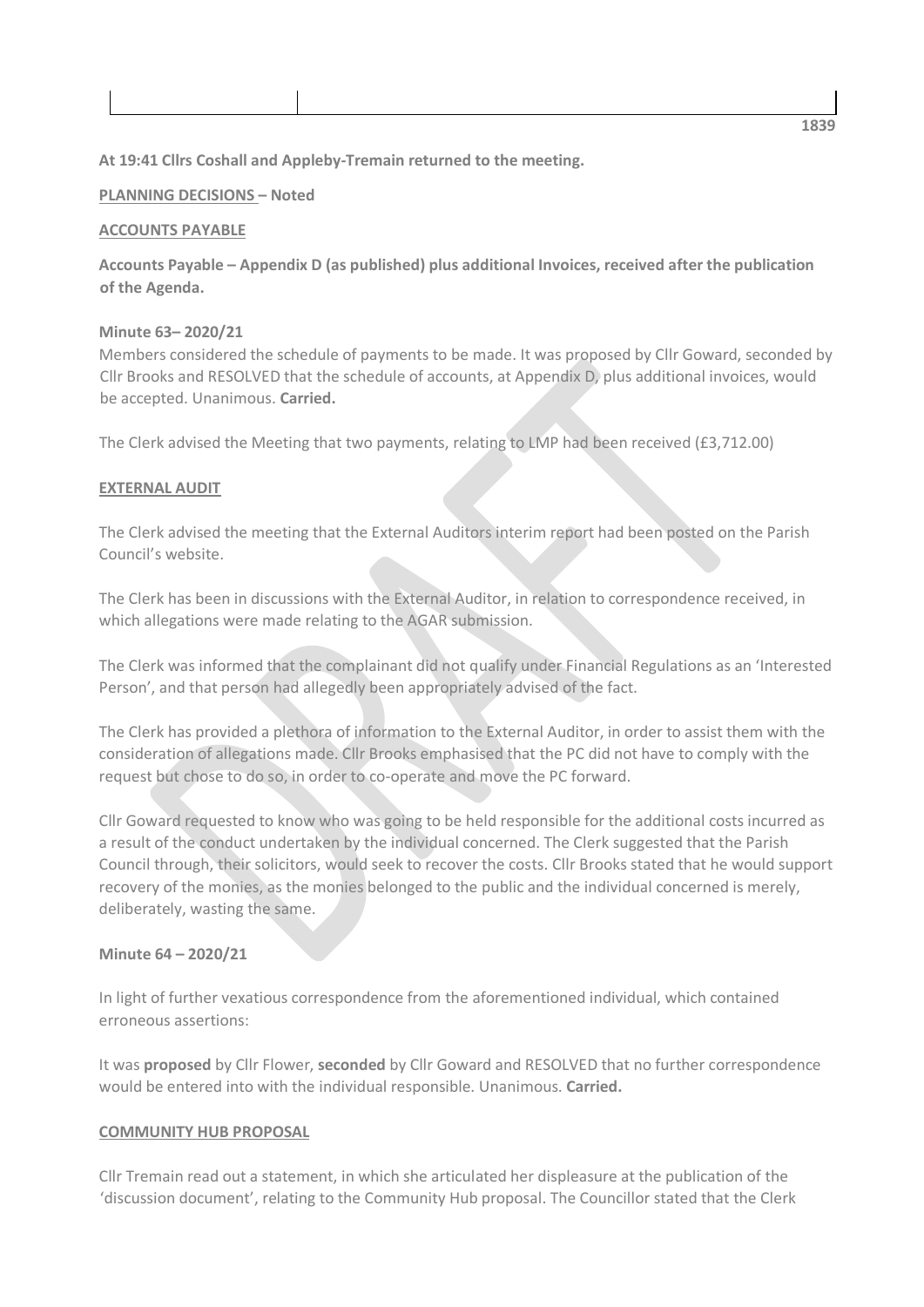should not have made what was, a confidential document, public. She added that the wrong document had been made available. It was acknowledged that the Clerk had apologised for the error.

Cllr Tremain requested that the matter of the Community Hub be 'left on the table', to be discussed at a later, unspecified, date. Members **agreed** with that suggestion.

Cllr Goward advised the meeting that the Clerk had been duty bound to publicise the document. There had been a request to place the matter of the Community Hub on the December Agenda – for discussion. Regulations state that all relevant documents and discussion papers must be made publicly available. \*

At the Parish Council meeting of 6<sup>th</sup> January 2021, Cllr Appleby-Tremain requested that the following be added to the Minutes of December 2020 (these notes have been taken from the body of Cllr Appleby-Tremain's email and have not been altered in any manner.

"I would like to begin by expressing my regret of the premature release of the incorrect draft version of the community hub project. The document in its current form (online /parish

site/Facebook/Tintagel web) was marked private and confidential and was released in error by the clerk. The document was distributed by myself for the consideration and to inform the parish council. I would like to begin by expressing my regret of the premature release of the incorrect draft version of the community hub project. The document awaiting the feedback of the cllrs before being risk assessed with advice taken on employment laws and legality, costings, time scale ect before being offered for public consultation and feedback.

The public face to face feedback shows we need to build community trust towards the council

as all plans are viewed with suspicion no matter how wholesome the project.

I would like to leave this "on the table" until such a time comes when our village believe what we are doing is demonstrating we are operating with transparent procedures.

Clear and respectful communication. A full seated committee as our numbers are low. Its hard to represent a clear picture of our parish with so few hands on deck.

I urge that we advertise for more more council members covid is going nowhere fast and we have to adapt and continue to move forward. Perhaps we could interview via zoom. Currently both Boscastle parish and St Teath are working on community projects and I will hopefully be attending meetings to gain insight into the dynamics of the handling of these projects."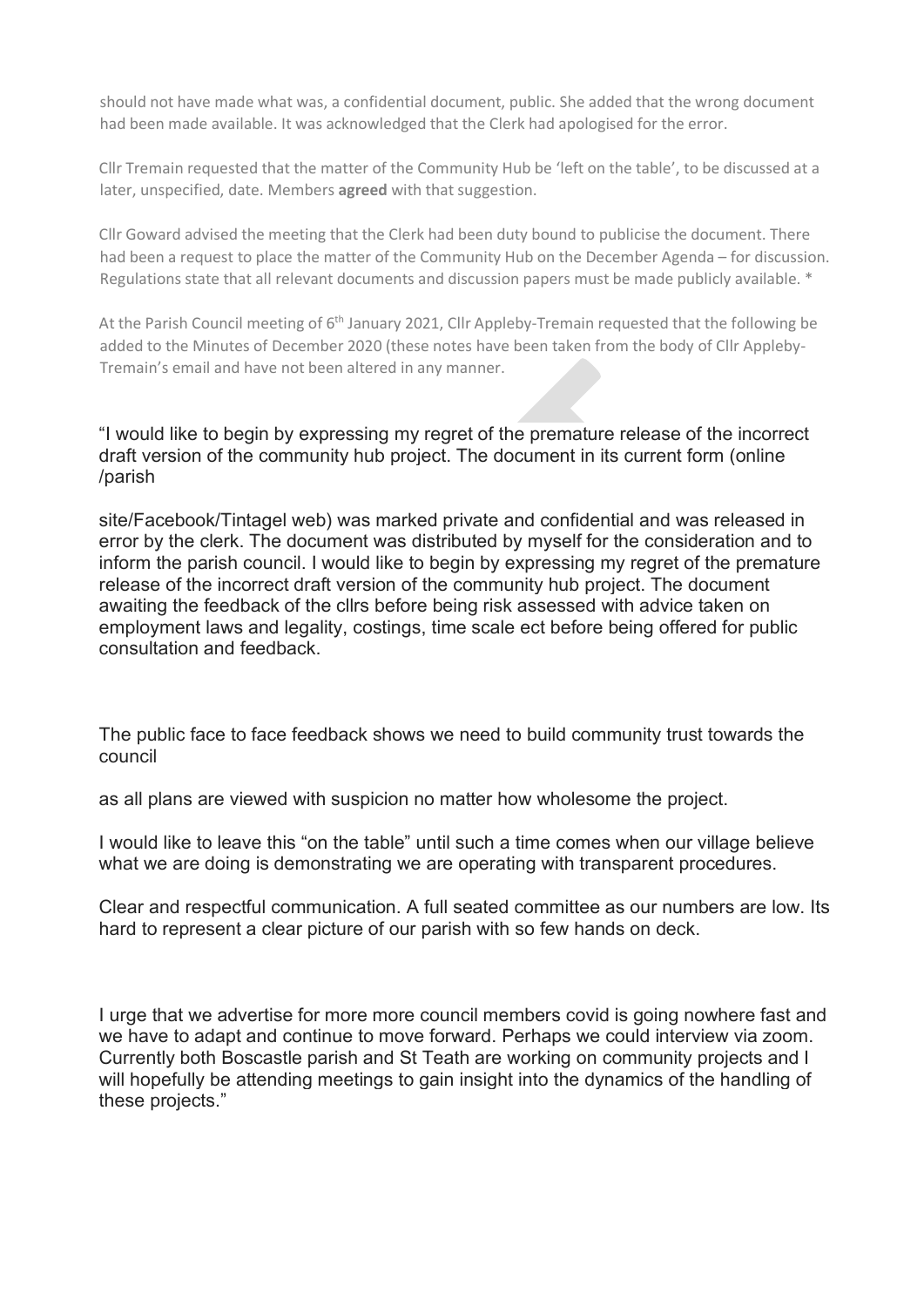\*Knowles on Local Authorities Meetings – A Manual of Law and Practice. Eighth Edition, para. 6.32 refers. "It is not sufficient to include an item on the agenda that, for example, says in effect "To receive a report from …….", unless the report itself is circulated….and made available for public inspection".

#### **TINTAGEL CHRISTMAS LIGHTS**

#### **Minute 65– 2020/21**

Cllr Coshall requested a donation of £264.00, from the Parish Council, in respect of the insurance premium for the Tintagel Christmas Lights.

The Clerk suggested that, as a member of the Christmas Lights Committee, Cllr Coshall should, perhaps, declare an interest in the matter. Cllr Coshall responded to this point by stating that she had already enquired about her position (with the Cornwall Council Trainer) and had been advised that she was not required to declare an interest and was able to vote on the matter.

At that juncture, a donation of £100.00 was made to the Christmas Lights Committee from the Community Chest Fund, by Cllr Jordan. Therefore, the sum sought from Tintagel Parish Council was reduced to £164.00.

It was proposed by Cllr Goward, seconded by Cllr Pearse and RESOLVED that the sum of £164.00 would be granted to the Tintagel Christmas Lights Committee. Unanimous. **Carried.**

#### **DONATION REQUESTS**

The Clerk advised the meeting that three requests for donations had been received by the Parish Council.

**Community Larder** - a request had been received from the Tintagel Community Larder Group and the sum of £300.00 had been granted by the Parish Council (Previous decision ratified).

**Tintagel Non-Conformist Cemetery** – The Hon. Treasurer for the Non-Conformist Cemetery had corresponded with the Clerk, request the yearly grant made by the Parish Council towards the cost of maintenance.

Members considered the request, asking how much money was required by the organisation. The Clerk advised that the budgeted figure for this group was £1,000.00.

Members noted that the accounts provided highlighted the fact that the organisation had received a total of £1455, by way of donations, during the 2019/20 financial year, but that out-goings had totalled only £635.00. It was also noted that the organisation held a bank balance of £5,308.02.

#### **Minute 66– 2020/21**

It was **proposed** by Cllr Brooks, **seconded** by Cllr Dale, and RESOLVED that the request would not be dealt with at the extant meeting. The Clerk is to correspond with the organisation in order to obtain the precise sum that is being sought from the Parish Council. The matter to be placed on the January 2021 Agenda. Unanimous. **Carried**

#### **1841**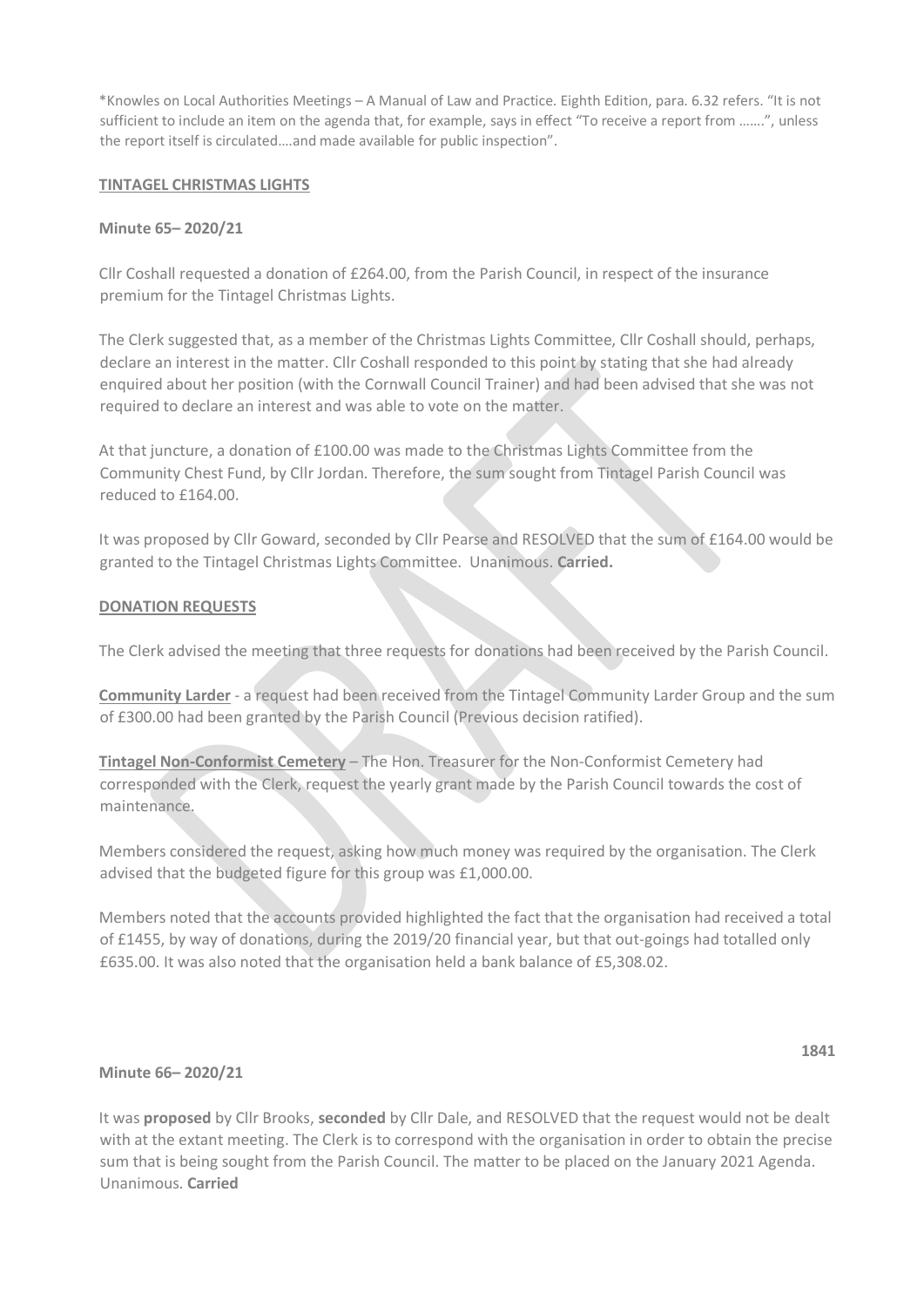#### **Christmas Donation (1)**

#### **Minute 67– 2020/21**

The Clerk advised the Meeting that it had been brought to her attention that the Social Hall Committee was planning a Christmas Santa Sleigh Ride through the village, with a socially distanced distribution of 'gift bags' to local children. It had been suggested that the Parish Council might contribute items from the residual TVC stock, to be included in the bags being distributed.

It was proposed by Cllr Goward, seconded by Cllr Pearse and RESOLVED that the Parish Council would donate 1 notebook, 1 pencil and one small toy for each (circa 70) gift bag. One objection, two abstentions and five in favour. **Carried.**

#### **Christmas Donation (2)**

#### **Minute 68– 2020/21**

Mrs Julie Potter addressed the meeting about the 'Community Cooking Project'. Through this scheme, Mrs Potter has been teaching residents how to batch cook, look for deals and make food go further.

The scheme has also provided meals for people who are unemployed, furloughed, living alone and unable to get out, or just struggling to make ends meet. In the three weeks (through November), the scheme provided 447 cooked meals, with 68 single people and families being provided weekly with meals.

The plan for Christmas provides for the supply  $(23<sup>rd</sup> December)$  of Christmas Dinners to all persons in the community who are living alone, or who are struggling, or need a pick me up. Mrs Potter expects to prepare and distribute around 80 meals, all though increasing numbers of people are contacting the project for assistance. It is anticipated that each meal (complete meal and pudding – provided on appropriate trays for delivery) will cost around £2.50.

To provide meals, Mrs Potter is undertaking fundraising and does receive help from businesses and people within the community.

Cllr Fairman provided Mrs Potter with some advice in relation to available 'emergency food grants available from Cornwall Council. He offered to assist Mrs Potter with accessing the same.

The Parish Clerk pledged a personal donation of £50.00 to the fund, that sum was matched by Cllr Brooks.

It was **proposed** by Cllr Pearse, **seconded** by Cllr Appleby-Tremain and RESOLVED that the Parish Council would donate the sum of £100.00 to the project. Seven in favour and one abstention. **Carried**.

#### **PARISH COUNCIL PROPERTY**

No matters raised **UPDATES**

**Public Lavatories Trevena –** The Clerk gave the following update:

**1842**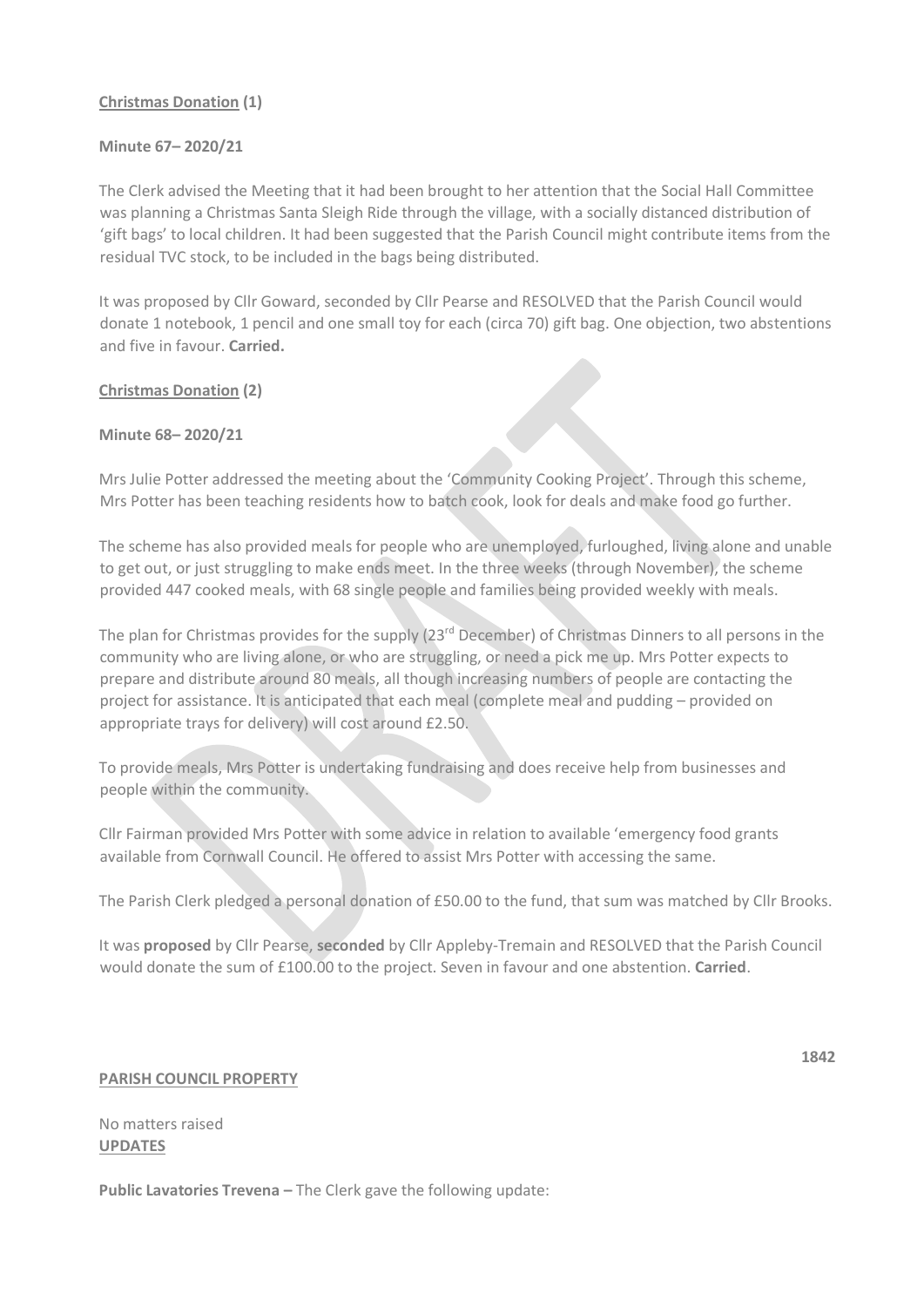**The lavatory income is highlighted at Appendix F.** We have now reached a point at which the lavatories are being financed from the Parish Precept. Income has reduced substantially, and the situation will likely prevail until Easter.

**Community Network Panel –** Cllr Coshall reported that there was a positive opportunity for Tintagel Parishioners, aged 19 years and over, with the provision of individual training for people who are out of work.

**Social Hall Update –** Cllr Appleby-Tremain reported on the prompt and professional response of the Social Hall Team to the current situation. Their cohesive and tireless effort is to be applauded. In the past month, the Social Hall Team has been preparing for Christmas. The Community Cooking Project has been feeding many people. On the 12<sup>th</sup> December, there will be a Santa Sleigh (properly COVID-19 checked). There is to be a 'drop-off' evening and 'drinks evening, two singing sessions, Christmas Bingo. Refurbishment plans are underway and there is a plan to introduce broadband to the facility and set up a website.

#### **CORRESPONDENCE**

**Town Twinning –** Deferred to January 2021

**Bossiney Lavatory Conversion** – The Clerk advised the meeting that she was now in possession of quotations for the conversion of Bossiney Lavatories into a storage/ workspace. It was **agreed** that this matter would be deferred for discussion at the January 2020 Parish Council meeting.

#### **20: 23 hrs The Public left the meeting**

**Minute 69 – 2020/21**

It was **proposed** by Cllr Goward, **seconded** by Cllr Brooks and RESOLVED that, due to the confidential nature of the discussions to be undertaken, the Meeting should move into Part II. Unanimous. **Carried**

#### **PART II DELIBERATIONS**

**Minute 70 – 2020/21**

**Legal Matter**

It was **proposed**, **seconded,** and RESOLVED that the advice of the Parish Council's Solicitors, Messrs Stephens-Scown, should be acted upon. Unanimous. **Carried**

**Minute 71 – 2020/21**

**Police Report**

1843

It was **proposed**, **seconded** and RESOLVED that the Police report would be accepted and provided to our Solicitors. Unanimous. **Carried.**

**On-Going Correspondence Matter –** deferred to January 2021.